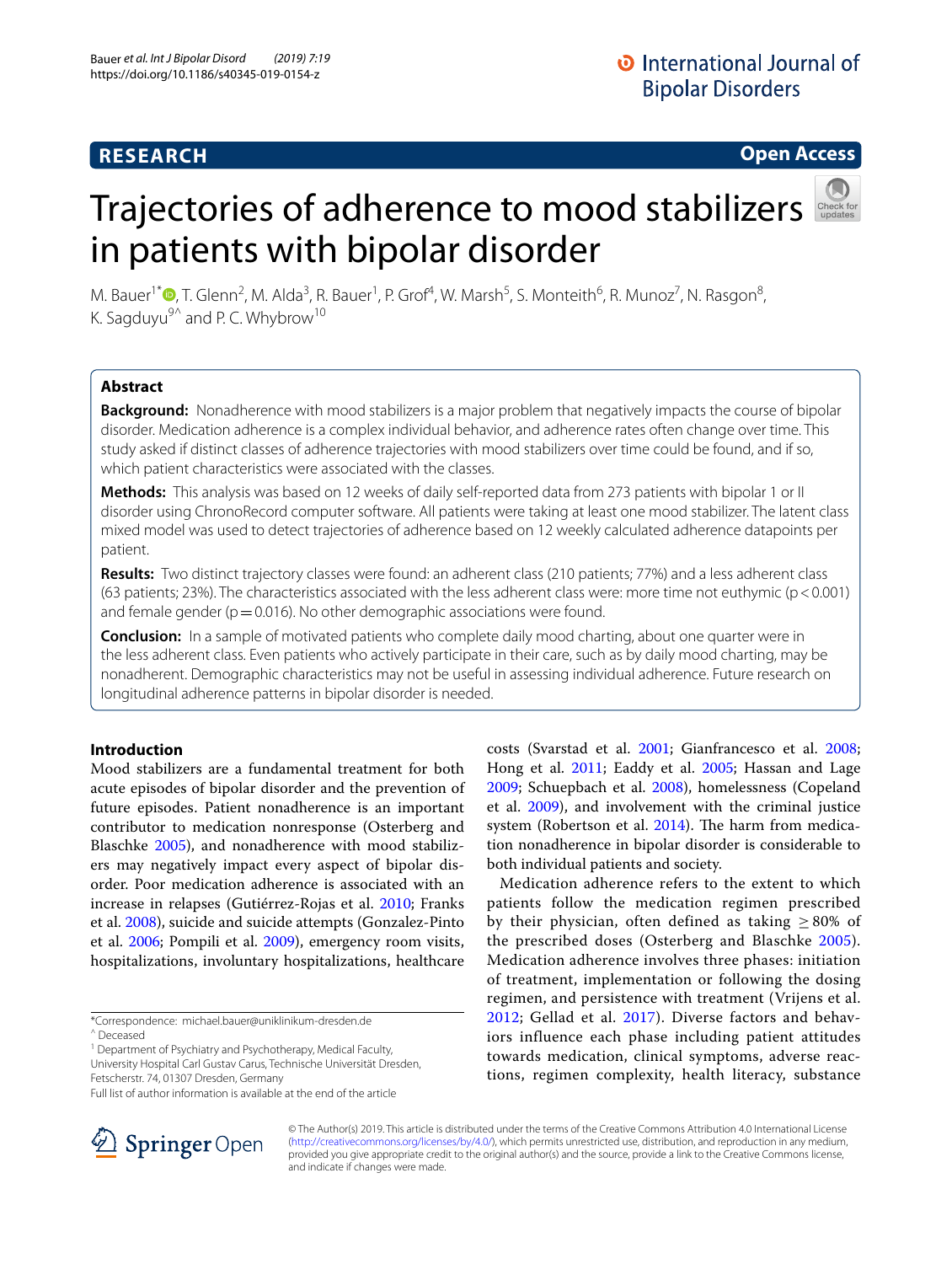misuse, medication costs and forgetfulness (Jawad et al. [2018;](#page-8-8) García et al. [2016](#page-7-7); Levin et al. [2016;](#page-8-9) Fredericksen et al. [2018](#page-7-8)). An adherence rate is difficult to measure, and will vary with the definition, methodology, adherence phase, study design and study population (Sajatovic et al. [2010](#page-8-10); Levin et al. [2016](#page-8-9)). Less than half of patients with bipolar disorder are estimated to be fully adherent (García et al. [2016;](#page-7-7) Levin et al. [2016](#page-8-9); Scott and Pope [2002](#page-8-11)). For most patients with bipolar disorder, adherence is partial or intermittent, and changes over time (Scott and Pope [2002](#page-8-11); Jawad et al. [2018](#page-8-8)). Sometimes patients take all the prescribed doses, sometimes a partial dose, and sometimes none for one or all drugs in the medication regimen.

The most frequent way that psychiatrists evaluate medication adherence in bipolar disorder is to ask the patient (Vieta et al. [2012\)](#page-8-12). However, estimates are often incorrect and optimistic (Stephenson et al. [2012](#page-8-13); Baldessarini et al. [2008;](#page-7-9) Lopez et al. [2017;](#page-8-14) De las Cuevas et al. [2013](#page-7-10)). Although physicians frequently adjust medications at visits for bipolar disorder (Hodgkin et al. [2018](#page-8-15)), it is challenging to differentiate non- or inadequate adherence from nonresponse (Velligan et al. [2009\)](#page-8-16). A lack of recognition of patient nonadherence may lead to higher dosages, medication switches and increasingly complex medication regimens, which may further reduce adherence (Baldessarini et al. [2008](#page-7-9); Eaddy et al. [2005;](#page-7-4) Velligan et al. [2009](#page-8-16); Colom et al. [2005](#page-7-11)).

More information to help assess adherence in patients with bipolar disorder is needed. Adherence studies generally use conventional longitudinal modeling approaches that assume the individuals in a sample come from a homogeneous population, the outcome of interest has a single growth trajectory, and any defined covariates influence each individual in the same way (Jung and Wickrama [2008;](#page-8-17) Proust-Lima et al. [2017\)](#page-8-18). In contrast, trajectory analysis accommodates a heterogeneous population, and allows the detection of subgroups or latent classes within a sample that have different trajectories of change over time for an outcome of interest (Nagin and Odgers [2010](#page-8-19); Lennon et al. [2018](#page-8-20); Jung and Wickrama [2008](#page-8-17)). Trajectory analysis was previously used to assess medication adherence for several chronic conditions (Greenley et al. [2015](#page-7-12); de Vries McClintock et al. [2016;](#page-7-13) Hommel et al. [2017;](#page-8-21) Blalock et al. [2019](#page-7-14)). Based on 12 weeks of daily self-reported data from patients with bipolar disorder, the purpose of this study was twofold: (1) to determine whether distinct classes of adherence trajectories could be identified for patients taking mood stabilizers, and (2) if trajectory classes were present, to detect associations with patient characteristics.

# **Methods**

All data were from outpatients with a diagnosis of bipolar disorder by DSM-IV or DSM-5 criteria that was made by the prescribing psychiatrist during a clinical interview. All participants volunteered, were age 18 years or older, and provided informed written consent. The participants were recruited from a university mood clinic or private practice and received treatment as usual throughout the study. The participants agreed to record medications, mood and sleep daily using computer software in their native language (ChronoRecord). Demographic variables were obtained from the patient by the clinician at the time of enrollment. The demographic characteristics of patients who use ChronoRecord are similar to that for patients in other studies of bipolar disorder (Bauer et al. [2012](#page-7-15)). Patients were included in this analysis if they had a diagnosis of bipolar I or bipolar II disorder, returned at least 12 weeks of data (84 days), and were taking at least one mood stabilizer during the 12 weeks. Although arbitrary, 12 weeks of data provides sufficient time for adherence analysis, and includes patients that are comfortable with and willing to use ChronoRecord. Data used in this analysis were collected between 2000 and 2016. The ChronoRecord database was previously used for a variety of published analyses. Active collection of ChronoRecord data is ongoing.

## **Daily data entry**

Patients entered mood, sleep, medications taken and life events daily, and weight weekly into ChronoRecord software (Bauer et al. [2004,](#page-7-16) [2008\)](#page-7-17). All patients received about a half hour of training in person or by phone before entering data. During training, a medication list was created by selecting from a list of psychotropic medications displayed by brand and generic name. The list includes every medication taken for bipolar disorder. For each selected medication, the pill strength was chosen from a list of available strengths. Every day, for each medication, the patient entered the total number of pills taken. Patients could enter partial pills (1/4, 1/2, or 3/4) for tablets but not capsules. If a medication was not taken, the patient entered zero pills for that drug. The patient could modify the drugs taken throughout the study as needed, and a drug not included in the software list could be added by the patient. Data not entered on one day could be entered later. The software prevents entry for a future date, prevents modifcation of previously entered data, and requires confrmation for entry of a large number of pills for a drug.

To record mood, patients entered a single daily rating that best described the prior 24 h using a 100-unit visual analog scale. During training, the scale was calibrated to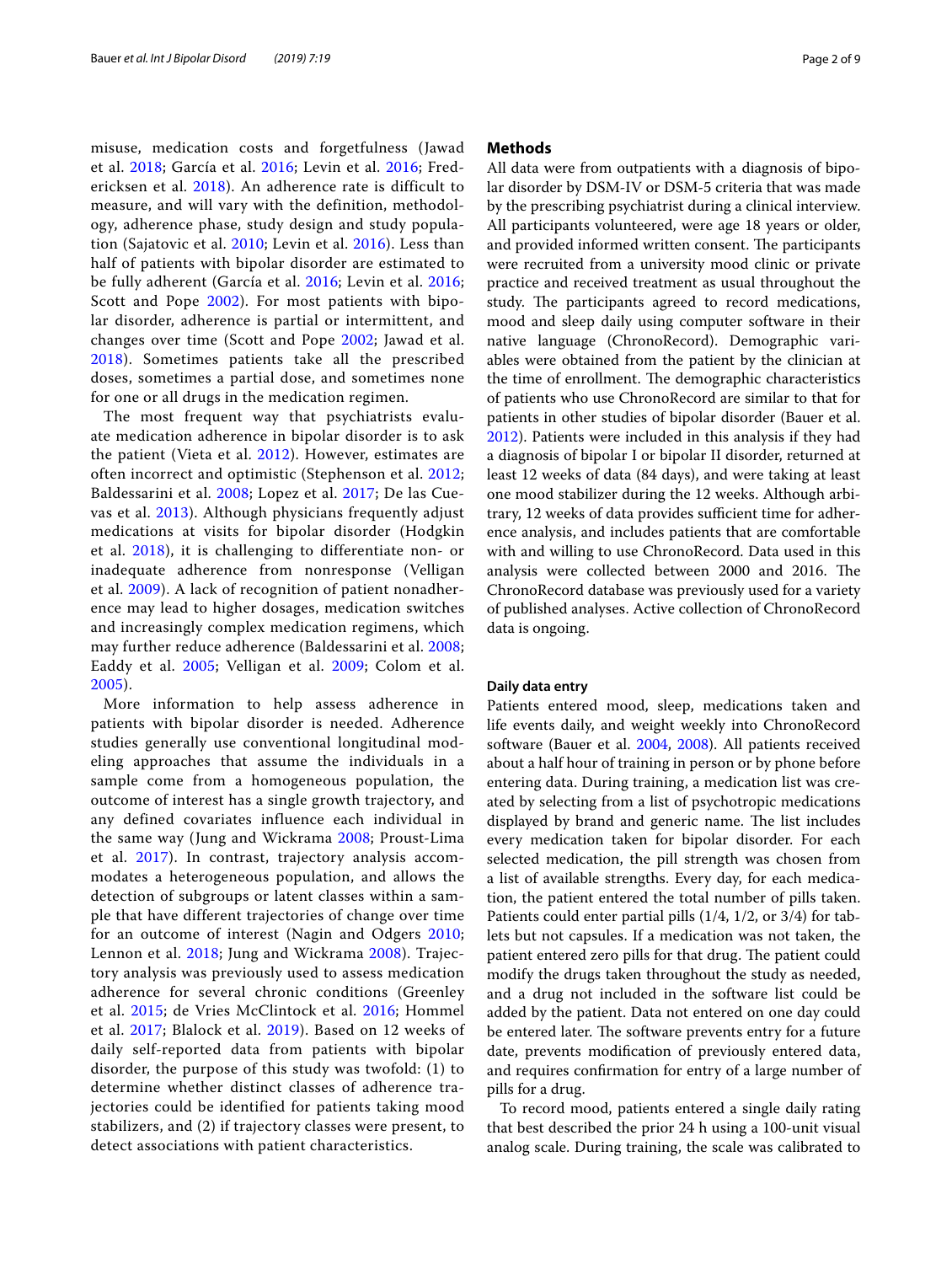the extremes of mania and depression the patient ever experienced. Based upon the validation studies (Bauer et al. [2004](#page-7-16), [2008\)](#page-7-17), a mood entry less than 40 was considered depression, 40–60 euthymia, and greater than 60 hypomania/mania. The range of depression varied between mild symptoms (an entry of 20–39) to moderate to severe symptoms (an entry of  $0-19$ ). The range of mania varied from hypomania (an entry of 61–80) to moderate to severe symptoms of mania (an entry of  $81-100$ ).

#### **Drugs analyzed**

The mood stabilizers considered were lithium, valproate, lamotrigine, carbamazepine, oxcarbazepine and second generation antipsychotics: aripiprazole, olanzapine, risperidone, quetiapine, ziprasidone, paliperidone, asenapine, lurasidone, and clozapine. For the analysis of total psychotropic drugs taken and the daily pill burden, the other drugs considered were antidepressants, benzodiazepines, typical antipsychotics, insomnia medications, and other anticonvulsants (topiramate, gabapentin, pregabalin, tiagabine, levetiracetam, zonisamide).

#### **Adherence**

All medication data were self-reported, so the prescribed dosage and medication changes were not known. For each patient, adherence was defned as taking at least one pill per day of each prescribed mood stabilizer. An entry of 0 pills or a missing day of data were treated as no pills taken. The adherence was calculated for each day, and then a weekly adherence rate was created for a total of 12 weekly datapoints per patient. For example to calculate a weekly rate, consider a patient taking 2 mood stabilizers. If the patient took at least one pill for drug A on 7 days, and took at least one pill for drug B on 6 days, adherence for that week would be 86% (adherent on 6 days/7 days  $= 86\%$ ). A mood stabilizer that was discontinued by tapering but remained on the medication list was not included in the calculation. If patients returned more than 84 days of data, only the frst 12 weeks of data were included to balance the contribution of each patient.

## **Latent class trajectory modeling**

The latent class mixed model (LCMM), an extension of a standard mixed model, was used to identify the trajectory classes for adherence with mood stabilizers (Proust-Lima et al. [2017;](#page-8-18) Lennon et al. [2018\)](#page-8-20). Instead of one adherence trajectory for the entire sample, the LCMM allows multiple trajectory classes. LCMM identifes the trajectory classes without predefned assumptions as to the number, size or trajectory pattern of the classes. With LCMM, each patient is included in only one class, and each class has a distinct trajectory based on a supplied trajectory function. The individuals within each trajectory class will be similar to each other, and diferent from individuals in other classes. The package "lcmm" in  $R$  software was used for model estimation (Proust-Lima et al. [2017](#page-8-18)), and "LCMM toolkit" (Lennon et al. [2018\)](#page-8-20) package was used to verify results.

The analysis models were checked for between 1 and 5 trajectory classes based on a quadratic adherence trajectory function over the 12 weeks. Covariates were not included in the trajectory function, and the variance– covariance matrix was not constrained. The probability that each patient was a member of a class was calculated and all patients were classifed according to the highest probability. Several measures were used to help select the optimal number of classes (van de Schoot et al. [2017](#page-8-22); Lennon et al. [2018\)](#page-8-20), including the lowest Bayesian Information Criteria (BIC), class size, and probabilities of class membership. The choice of preferred model also included concerns for parsimony and interpretability of results (Jung and Wickrama [2008\)](#page-8-17). To verify the model estimates were not infuenced by the initial values, a grid search was performed to confrm the model estimates reflected the best estimates.

For the selected number of classes, the patient characteristics within the classes were compared using Chisquared tests for categorical variables and ANOVA for continuous variables. Demographic characteristics for the entire sample were also determined. SPSS version 25 was used for all demographic calculations.

#### **Results**

There were 560 patients with bipolar disorder in the database of which 528 had a diagnosis of bipolar I or bipolar II disorder. Of the 528 patients, 483 were taking a mood stabilizer, and 273 returned  $\geq$  84 days of data and were included in the analysis. The 273 patients included in the analysis resided in the US (189, 69%), Germany (38, 14%), Canada (27, 10%), Australia (7, 3%), Chile (4, 1%), Austria (3, 1%), Poland (3, 1%), and the UK (2, 1%). Of the 273 patients, 151 (55%) were recruited at a university mood center, and 122 (45%) from a private practice. Of the 273 patients, 173 (63.4%) had bipolar I disorder and 100 (36.6%) had bipolar II disorder. Of the 273 patients, 192 (70.3%) were female and 81 (29.7%) were male. The demographic characteristics of 273 patients are shown in Table [1.](#page-3-0) The 273 patients took a total of  $2.8 \pm 1.4$  psychiatric drugs daily, with a mean pill burden of  $6.3 \pm 4.3$  as shown in Table [2.](#page-3-1)

# **Latent classes**

A comparison of the models identifed by LCMM for 1–5 trajectory classes are shown in Table [3](#page-4-0). Although the BIC for the 3-class model  $(-2108)$  was slightly smaller than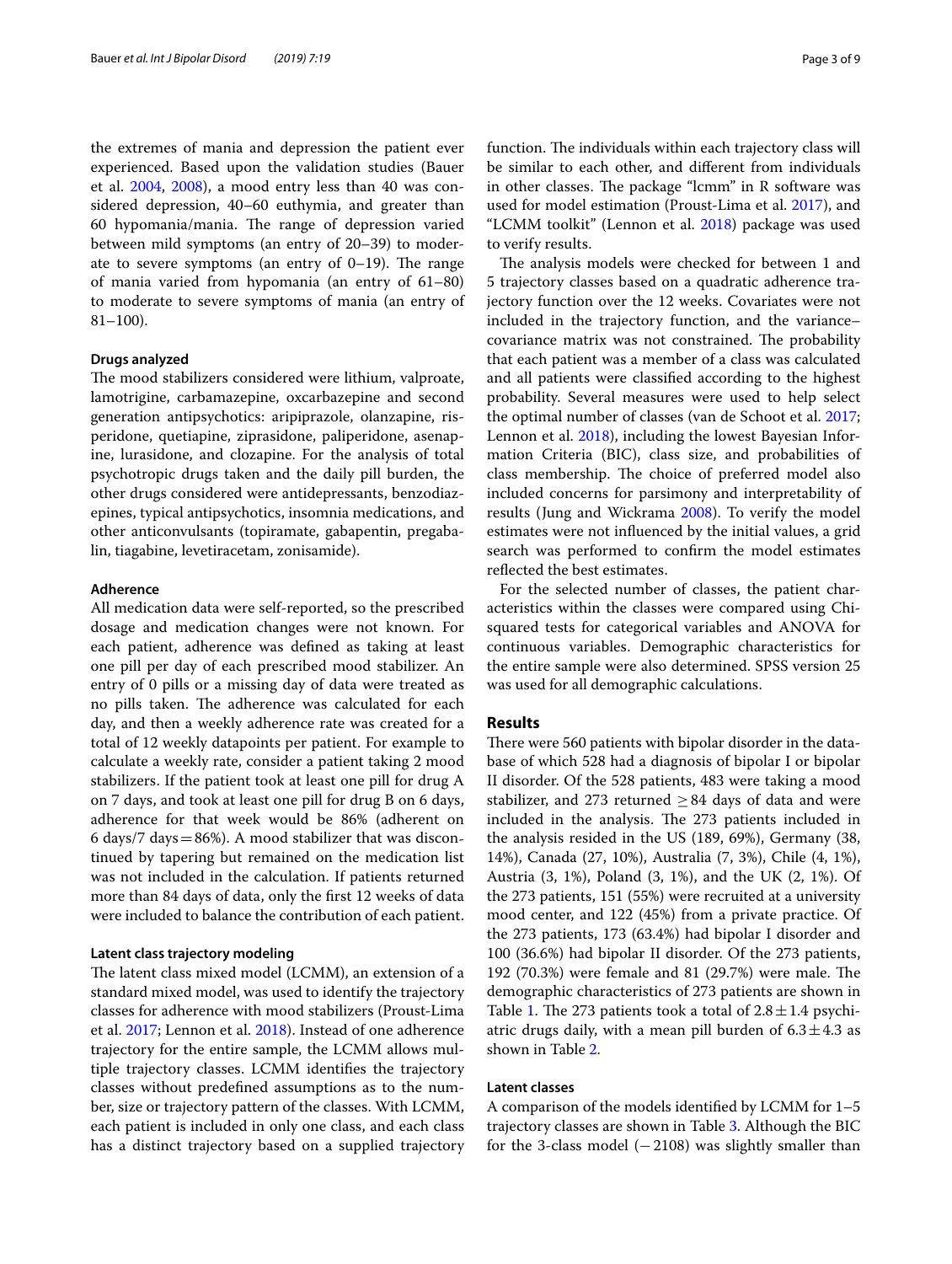# <span id="page-3-0"></span>**Table 1 Patient demographics (N=273)**

| Category                                    | N    | Percent |  |  |
|---------------------------------------------|------|---------|--|--|
| Gender                                      |      |         |  |  |
| Female                                      | 192  | 70.3    |  |  |
| Male                                        | 81   | 29.7    |  |  |
| Diagnosis                                   |      |         |  |  |
| BP <sub>I</sub>                             | 173  | 63.4    |  |  |
| BP II                                       | 100  | 36.6    |  |  |
| Disabled                                    |      |         |  |  |
| <b>No</b>                                   | 175  | 73.5    |  |  |
| Yes                                         | 63   | 26.5    |  |  |
| Working full time                           |      |         |  |  |
| No                                          | 131  | 55.0    |  |  |
| Yes                                         | 107  | 45.0    |  |  |
| Any college                                 |      |         |  |  |
| <b>No</b>                                   | 32   | 12.5    |  |  |
| Yes                                         | 224  | 87.5    |  |  |
| College graduate                            |      |         |  |  |
| No                                          | 115  | 44.9    |  |  |
| Yes                                         | 141  | 55.1    |  |  |
| Married                                     |      |         |  |  |
| <b>No</b>                                   | 133  | 52.2    |  |  |
| Yes                                         | 122  | 47.8    |  |  |
|                                             | Mean | SD      |  |  |
| Hospitalizations ( $N = 248$ )              | 2.8  | 4.51    |  |  |
| Age of onset $(N = 253)$                    | 22.3 | 10.34   |  |  |
| Age ( $N = 273$ )                           | 40.8 | 11.07   |  |  |
| Years of illness ( $N = 253$ )              | 18.8 | 12.12   |  |  |
| Percent days depressed ( $N = 273$ )        | 20.5 | 22.3    |  |  |
| Percent days manic/hypomanic<br>$(N = 273)$ | 8.4  | 11.8    |  |  |
| Percent days euthymic ( $N = 273$ )         | 64.3 | 27.5    |  |  |

#### <span id="page-3-1"></span>**Table 2 Patient medications (N=273)**

| <b>Medication</b>                        | N    | Percent   |
|------------------------------------------|------|-----------|
| Lamotrigine                              | 117  | 42.9      |
| <b>Lithium</b>                           | 97   | 35.5      |
| Valproate                                | 58   | 21.2      |
| Carbamazepine/oxcarbazepine              | 34   | 12.5      |
| Any antipsychotic                        | 123  | 45.1      |
| Any antidepressant                       | 135  | 49.5      |
| Any benzodiazepine                       | 58   | 21.2      |
| Any insomnia medication                  | 18   | 6.6       |
|                                          | Mean | <b>SD</b> |
| Total number of medications <sup>a</sup> | 2.8  | 1.4       |
| Total pill burden <sup>a</sup>           | 6.3  | 4.3       |

<sup>a</sup> Only psychiatric drugs

for the 2-class model  $(-2091)$ , one of the classes in the 3-class model had only 20 members (7%), the probability of class membership was lower, and trajectories for two of the three classes overlapped, making the interpretation of results more difficult. Therefore the 2-class model was selected as the preferred model.

For the preferred model, the actual and predicted weekly adherence trajectory over the 12 weeks for the two classes is shown in Fig. [1.](#page-5-0) One class has consistently high adherence over the 12 weeks and is referred to as the adherent class, while the other class has consistently lower adherence and is referred to as the less adherent class. The adherent class includes 210 patients or 77% of the group, while the less adherent class includes 63 patients or 23% of the group. The trajectory of the less adherent class was also relatively stable over the 12 weeks.

Only two patient characteristics difered between the classes. The less adherent class spent a smaller percentage of days euthymic, and included more females, as shown in Table [4](#page-6-0). There were no significant differences between the two classes in other demographics including age, age of onset, diagnosis, college graduate, marital status, employed full time, number of hospitalizations for bipolar disorder, years of illness, or if receiving government disability payment due to bipolar disorder. There were no signifcant diferences in the total number of psychiatric medications, daily pill burden, specifc mood stabilizer taken, or the use of any antidepressant, benzodiazepine, stimulant or insomnia medication. There were no significant diferences between the classes in the percentage of days with depression, severe depression, mania/hypomania or mania. The smaller percentage of days euthymic in the less adherent class was due to a larger percentage of days with depressive symptoms in some patients, and to a larger percentage of days with manic/hypomanic symptoms in others.

The mean percent of days missing medication data for all 273 patients was  $7.0\% \pm 13.5$ . The mean percent of days missing medication data was  $2.2\% \pm 3.4$  for the adherent class and  $22.9\% \pm 20.5$  for the less adherent class ( $p < 0.001$ ).

# **Discussion**

This analysis detected two distinct patterns of adherence with taking mood stabilizers over 12 weeks—an adherent class and a less adherent class. About one quarter of the patients were in the less adherent class. Patients in the less adherent class spent signifcantly more time with symptoms (not euthymic). In prior research in bipolar disorder, afective morbidity including frequent or severe episodes, psychosis, rapid cycling, and longer standing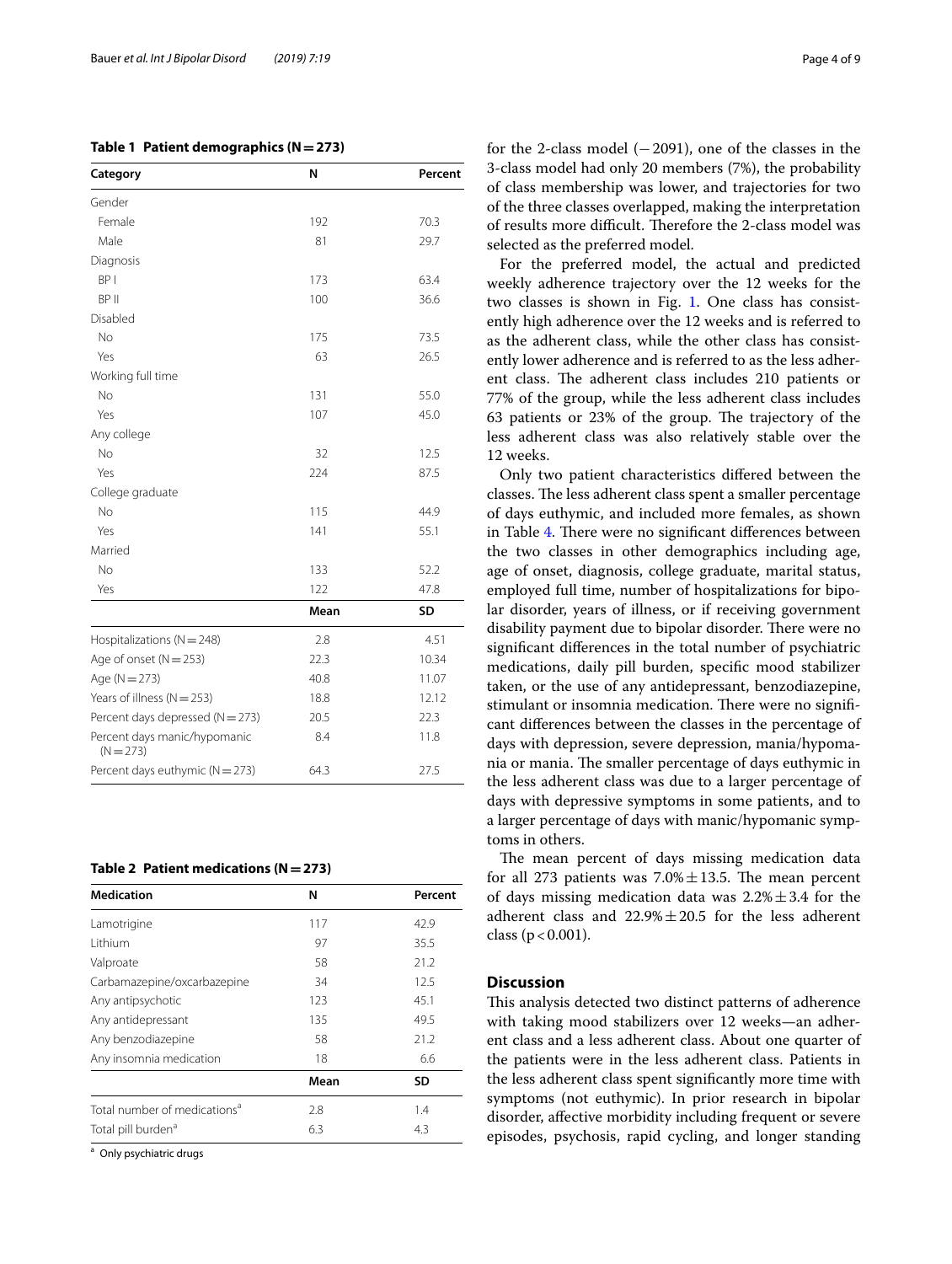| N classes      | Maximum log AIC <sup>a</sup><br>likelihood |            | <b>BIC</b> <sup>b</sup> | Relative entropy | Class parameter                         | Class 1              | Class 2                 | Class 3                    | Class 4             | Class 5            |
|----------------|--------------------------------------------|------------|-------------------------|------------------|-----------------------------------------|----------------------|-------------------------|----------------------------|---------------------|--------------------|
|                | 716.85                                     | $-1419.69$ | $-1394.43$              |                  | N<br>$\frac{0}{0}$<br>APPA <sup>c</sup> | 273<br>100%<br>1.000 |                         |                            |                     |                    |
| 2 <sup>d</sup> | 1076.39                                    | $-2130.79$ | $-2091.09$              | 0.878            | N<br>$\frac{0}{0}$<br>APPA              | 210<br>77%<br>0.971  | 63<br>23%<br>0.968      |                            |                     |                    |
| 3              | 1095.99                                    | $-2161.98$ | $-2107.84$              | 0.889            | N<br>$\frac{0}{0}$<br><b>APPA</b>       | 20<br>7%<br>0.965    | 202<br>74%<br>0.968     | 51<br>19%<br>0.905         |                     |                    |
| $\overline{4}$ | 1095.99                                    | $-2153.98$ | $-2085.40$              | 0.549            | N<br>$\frac{0}{0}$<br><b>APPA</b>       | 20<br>7%<br>0.965    | 198<br>73%<br>0.507     | $\circ$<br>0%<br>0.000     | 55<br>20%<br>0.870  |                    |
| 5              | 1095.99                                    | $-2145.98$ | $-2062.97$              | 0.428            | N<br>%<br><b>APPA</b>                   | 20<br>7%<br>0.965    | $\Omega$<br>0%<br>0.000 | $\mathbf 0$<br>0%<br>0.000 | 193<br>71%<br>0.344 | 60<br>22%<br>0.824 |

<span id="page-4-0"></span>**Table 3 LCMM parameter estimates for 1 to 5 classes (N=273) using a Quadratic Trajectory Function**

Trajectory function was weekly adherence $={\sf a}_0+{\sf a}_1$  \* week $+{\sf a}_2$  \* week $^2$ . No covariates were included

<sup>a</sup> Akaike Information Criterion

**b** Bayesian Information Criterion

<sup>c</sup> Average posterior probability of assignment

<sup>d</sup> Preferred model

illness were associated with nonadherence (Leclerc et al. [2013](#page-8-23); Greene et al. [2018](#page-7-18); Baldessarini et al. [2008;](#page-7-9) Levin et al. [2016](#page-8-9); García et al. [2016](#page-7-7)). Symptoms that may be most severe during episodes, such as impulsivity (Swann et al. [2008\)](#page-8-24) or lack of insight (Dell'Osso et al. [2002\)](#page-7-19), were also associated with poor adherence (Leclerc et al. [2013](#page-8-23), García et al. [2016;](#page-7-7) Pompili et al. [2009;](#page-8-1) Belzeaux et al. [2015](#page-7-20)). Other symptoms such as chaotic lifestyles, loss of daily routine, circadian disruption of sleep–wake cycles, and a preference for nighttime activities may make it harder to adhere with medication regimens (Frank et al. [2000](#page-7-21); Melo et al. [2017\)](#page-8-25).

Female gender was also associated with the less adherent class in this study. Although poorer adherence in females with bipolar disorder was reported previously (Kessing et al. [2007;](#page-8-26) Gianfrancesco et al. [2006](#page-7-22); Belzeaux et al. [2013](#page-7-23); Murru et al. [2013](#page-8-27)), review articles show contradictory results for a link between gender and adherence in bipolar disorder: no diference (Colom et al. [2005](#page-7-11); Jawad et al. [2018;](#page-8-8) Greene et al. [2018](#page-7-18)), inconsistent (Levin et al. [2016\)](#page-8-9), and males more associated with nonadherence (Pompili et al. [2009;](#page-8-1) Leclerc et al. [2013](#page-8-23)). In the European Social Survey of 45,700 participants from 24 countries, females were more likely to be nonadherent than males (Stavropoulou [2011\)](#page-8-28). In a study in Japan, females with depression were more likely to hide information related to medication adherence (Sawada et al. [2012](#page-8-29)). However, the reasons for females being associated with the poor adherence class in this study are unknown.

Other demographic characteristics associated with nonadherence in bipolar disorder in prior research were not signifcant in this study, including less education, younger age, younger age of onset, and a marital status of single (Leclerc et al. [2013;](#page-8-23) Levin et al. [2016\)](#page-8-9). Adherence involves a wide range of factors related to the individual, culture, language and communication, disease, drugs, physician, and healthcare system (Leclerc et al. [2013](#page-8-23), Pompili et al. [2009;](#page-8-1) McQuaid and Landier [2018](#page-8-30)). The routinely collected demographic characteristics may not be associated with adherence, as found in non-psychiatric conditions (Franklin et al. [2016](#page-7-24); Steiner et al. [2009](#page-8-31)) including studies using latent trajectory models (Blalock et al. [2019;](#page-7-14) de Vries McClintock et al. [2016](#page-7-13)). Additionally, when signifcant, the relation between adherence and demographic characteristics is usually weak, providing little practical assistance in discriminating between adherent and nonadherent patients (Steiner et al. [2009](#page-8-31); Osterberg and Blaschke [2005\)](#page-8-0). The difficulty in inferring individual adherence based on demographics suggests that self-reported measures may be helpful in clinical settings, and a variety of paper and automated tools are available (Steiner [2012](#page-8-32); Stirratt et al. [2015\)](#page-8-33). Review articles report moderate to high correlation between self-reported adherence questionnaires and diaries and electronic monitoring (Monnette et al. [2018](#page-8-34); Garber et al. [2004](#page-7-25); Shi et al. [2010\)](#page-8-35). While all approaches to measure adherence have strengths and weaknesses (Sajatovic et al. [2010](#page-8-10); Lehmann et al. [2014](#page-8-36); Levin et al. [2015](#page-8-37); Di Matteo [2004](#page-7-26)), good agreement was found between self-reported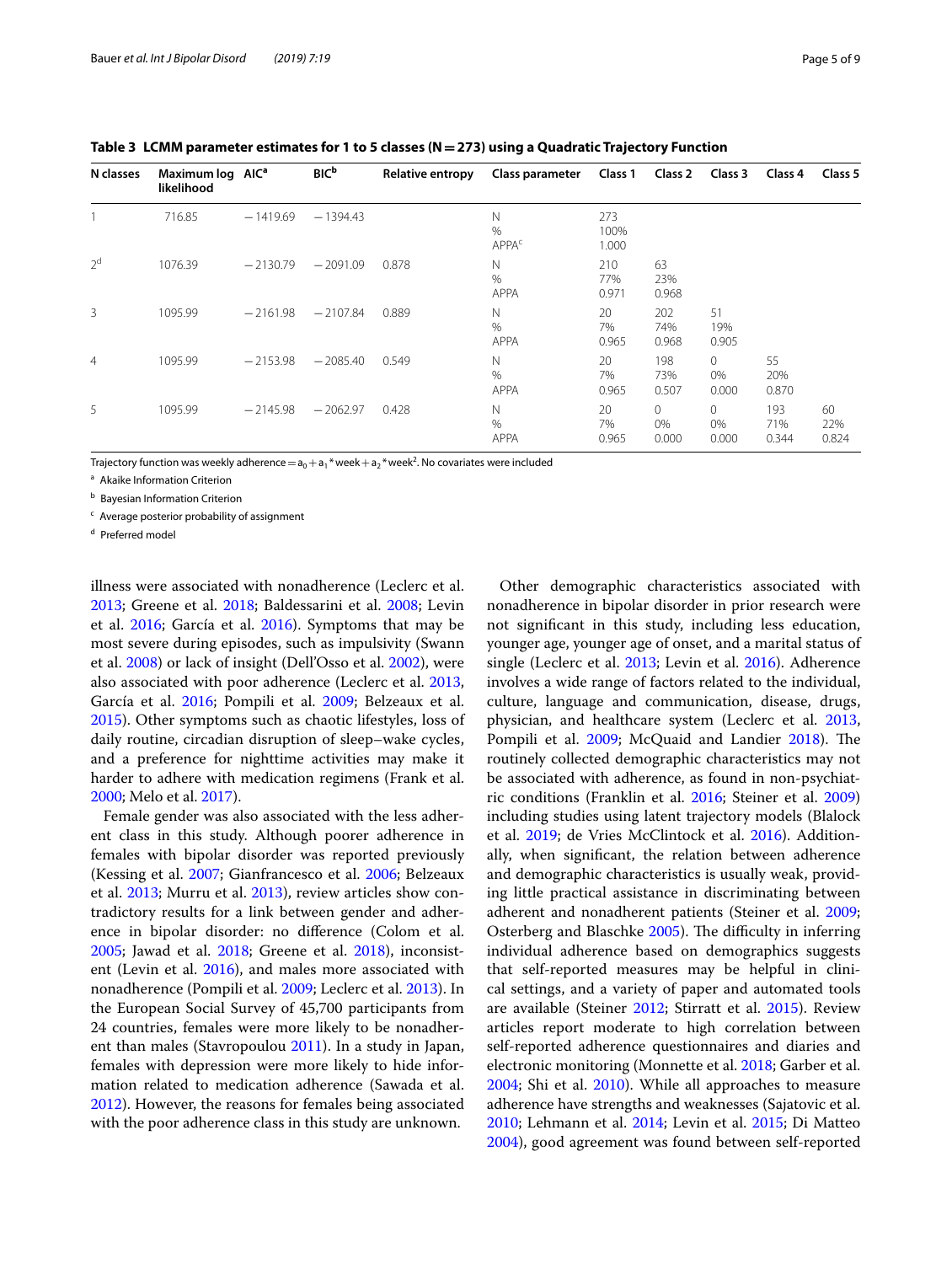

<span id="page-5-0"></span>measures and serum levels of various psychiatric drugs (Jónsdóttir et al. [2010\)](#page-8-38), and with antidepressants (Loayza et al. [2012\)](#page-8-39).

Given the wide range of behaviors that may impact the initiation, implementation and persistence with treatment, understanding the specifc reasons for nonadherence is needed to determine the appropriate remedy (Stirratt et al.  $2018$ ; Gellad et al.  $2017$ ). The detection of two distinct classes in the current study suggests that future research using trajectory analysis, designed to evaluate nonadherence and defne membership in trajectory classes, may increase understanding of patterns of adherence in bipolar disorder.

# **Limitations**

This analysis overestimates adherence with mood stabilizers for several reasons. By requiring 12 weeks of data, the sample analyzed was pre-selected for adherence. Since taking one pill of a mood stabilizer was considered adherent, patients taking a lower dose than prescribed were included as adherent. The dosage timing and drug administration instructions were also not considered during the calculation. Drugs taken for general medical conditions and over the counter drugs were not included in the analysis. Complex medication regimens and requirements for dosing more than once daily are associated with decreased adherence in a wide range of chronic illness (Ingersoll and Cohen [2008;](#page-8-41) Coleman et al. [2012](#page-7-27)). In our prior research, a larger number of psychiatric medications and greater pill burden were associated with irregularity in daily dosage of mood stabilizers and single day omissions (Pilhatsch et al. [2018;](#page-8-42) Bauer et al. [2013a\)](#page-7-28), but not with adherence when defned as at least one pill of a mood stabilizer a day (Bauer et al. [2010](#page-7-29)). The 12 week time period would not provide information about long-term persistence with treatment.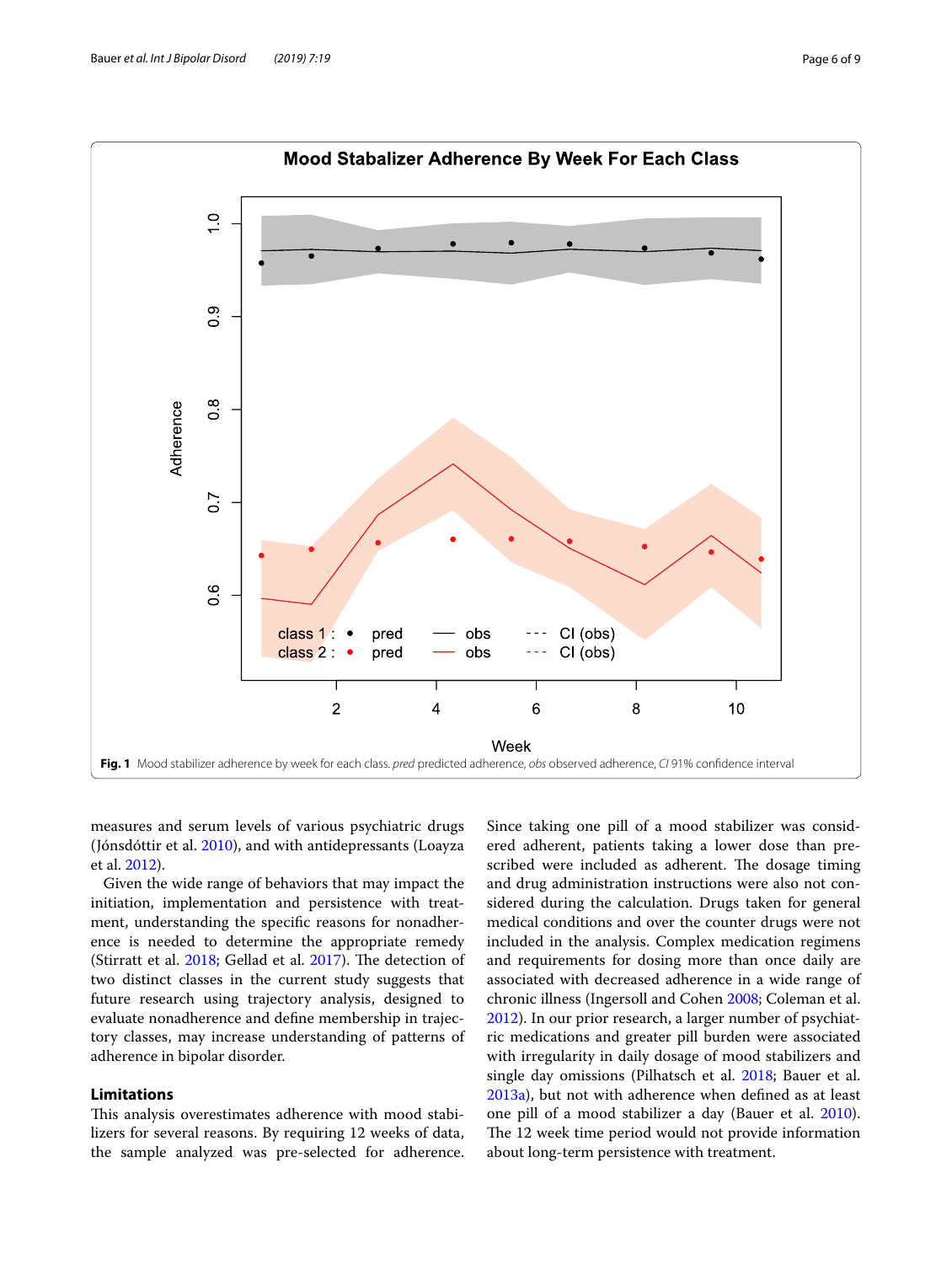|                                          | Class 1 (adherent) |         | Class 2 (less adherent) |         | <b>Total</b> |         | <b>Test</b> |              |
|------------------------------------------|--------------------|---------|-------------------------|---------|--------------|---------|-------------|--------------|
|                                          | N                  | Percent | N                       | Percent | N            | Percent | $X^2$ Sig.  | DF           |
| Gender                                   |                    |         |                         |         |              |         |             |              |
| Male                                     | 70                 | 33.3    | 11                      | 17.5    | 81           | 29.7    | 0.016       | $\mathbf{1}$ |
| Female                                   | 140                | 66.7    | 52                      | 82.5    | 192          | 70.3    |             |              |
| Diagnosis                                |                    |         |                         |         |              |         |             |              |
| BP <sub>I</sub>                          | 135                | 64.3    | 38                      | 60.3    | 173          | 63.4    | 0.566       |              |
| BP II                                    | 75                 | 35.7    | 25                      | 39.7    | 100          | 36.6    |             |              |
| College graduate                         |                    |         |                         |         |              |         |             |              |
| Yes                                      | 108                | 54.8    | 33                      | 55.9    | 141          | 55.1    | 0.880       |              |
| No                                       | 89                 | 45.2    | 26                      | 44.1    | 115          | 44.9    |             |              |
| Married                                  |                    |         |                         |         |              |         |             |              |
| Yes                                      | 89                 | 45.9    | 33                      | 54.1    | 122          | 47.8    | 0.262       | $\mathbf{1}$ |
| <b>No</b>                                | 105                | 54.1    | 28                      | 45.9    | 133          | 52.2    |             |              |
|                                          | Mean               | SD      | Mean                    | SD      | Mean         | SD      | F Sig.      | DF           |
| Percent days euthymic                    | 68.7               | 26.0    | 49.7                    | 27.4    | 64.3         | 27.5    | < 0.001     | 1271         |
| Age of onset                             | 22.5               | 10.3    | 21.6                    | 10.5    | 22.3         | 10.3    | 0.547       | 1251         |
| Age                                      | 40.9               | 11.0    | 40.5                    | 11.5    | 40.8         | 11.1    | 0.834       | 1271         |
| Total number of medications <sup>a</sup> | 2.7                | 1.4     | 3.1                     | 1.5     | 2.8          | 1.4     | 0.097       | 1271         |
| Total pill burden <sup>a</sup>           | 6.1                | 4.2     | 6.9                     | 4.3     | 6.3          | 4.3     | 0.145       | 1271         |

<span id="page-6-0"></span>**Table 4 Signifcant diferences in the classes by LCMM class (N=273)**

<sup>a</sup> Only psychiatric drugs

There are other limitations to this study. All data were self-reported and there was no objective confrmation of the medication data. There were more females than males. Only oral drugs were included. The optimal rates to defne adherence are not uniform, but vary with the pharmacokinetic and pharmacodynamic properties of the drug (Morrison et al. [2017\)](#page-8-43). Adherence to specifc mood stabilizers was not investigated, as drug regimens for bipolar disorder are highly customized in clinical practice (Bauer et al. [2013b](#page-7-30)). Adherence rates may be larger than one if patients take more than the prescribed dose, as noted in some newly admitted inpatients (Ger-etsegger et al. [2019](#page-7-31)). The least adherent patients who would not use mood charting, and those who never fll the initial prescription for a mood stabilizer were not included. In a year-long study of 195,930 new electronic prescriptions, the rate of non-flling for adults was 30.2% overall, with 27.7% for drugs classifed as neuropsychiatric, and 29.5% for antidepressants (Fischer et al. [2010](#page-7-32)). ChronoRecord was not designed to evaluate the reasons for nonadherence. Many important variables were not available for analysis relating to patient attitudes, cultural issues, fnancial concerns, and the use of adherence tools such as pill boxes. Finally, it was not known if patients were receiving any type of psychosocial interventions for bipolar disorder.

## **Conclusion**

In conclusion, in a sample of motivated patients who complete daily mood charting, there were two trajectories of adherence with taking at least one pill of each prescribed mood stabilizer, adherent and less adherent. About one quarter of the patients were in the less adherent class. Characteristics associated with being in the less adherent class were more time with symptoms (not euthymic), and female gender. Motivated patients may be nonadherent, and demographic characteristics may not be useful to assess individual adherence. Future research to identify longitudinal adherence trajectory patterns is needed in bipolar disorder.

#### **Acknowledgements**

None.

#### **Authors' contributions**

MB and TG worked on the conception and design of the study, interpreted the results and drafted the manuscript. TG performed the analyses. MA, RB, PG, WM, SM, NR, KS and PW performed data collection, and interpretation of the fndings. All authors read and approved the fnal manuscript.

#### **Funding** None.

# **Availability of data and materials**

The data will not be shared or made publicly available. Informed consent for this was not sought from the study participants prior to the collection of data.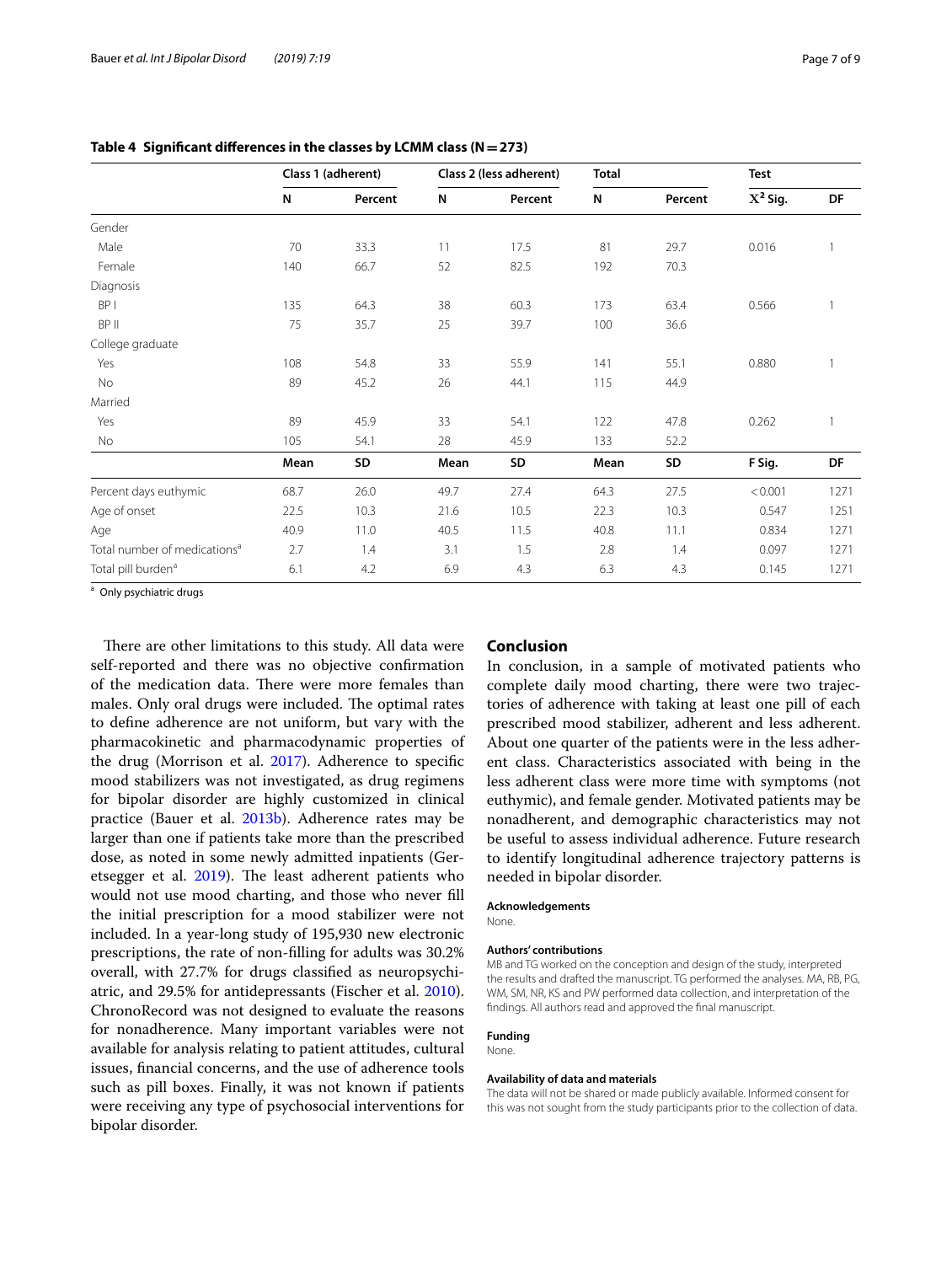#### **Ethics approval and consent to participate**

All participating centers obtained approval from their Institutional Review Boards and all patients gave a written informed consent to participate in this naturalistic observational non-interventional study. The data used for this paper were derived from a naturalistic observational non-interventional study, which at the time of inclusion was not registered.

#### **Consent for publication**

Consent to publish has been obtained from the participants.

#### **Competing interests**

The authors declare that they have no competing interests.

#### **Author details**

<sup>1</sup> Department of Psychiatry and Psychotherapy, Medical Faculty, University Hospital Carl Gustav Carus, Technische Universität Dresden, Fetscherstr. 74, 01307 Dresden, Germany. <sup>2</sup> ChronoRecord Association Inc., Fullerton, CA, USA.<sup>3</sup> Department of Psychiatry, Dalhousie University, Halifax, NS, Canada.<br><sup>4</sup> Mood Disorders Center of Ottawa, University of Toronto, Toronto, Canada.<br><sup>5</sup> Department of Psychiatry, University of Massachusetts, Worcester Traverse City, MI, USA.<sup>7</sup> Department of Psychiatry, University of California San Diego, San Diego, CA, USA. 8 Department of Psychiatry and Behavioral Sciences, Stanford School of Medicine, Palo Alto, CA, USA.<sup>9</sup> Department of Psychiatry, University of Missouri Kansas City School of Medicine, Kansas City, MO, USA. 10 Department of Psychiatry and Biobehavioral Sciences, Semel Institute for Neuroscience and Human Behavior University of California Los Angeles (UCLA), Los Angeles, CA, USA.

#### Received: 8 May 2019 Accepted: 24 July 2019 Published online: 04 September 2019

#### **References**

- <span id="page-7-9"></span>Baldessarini RJ, Perry R, Pike J. Factors associated with treatment nonadherence among US bipolar disorder patients. Hum Psychopharmacol. 2008;23:95–105.
- <span id="page-7-16"></span>Bauer M, Grof P, Gyulai L, Rasgon N, Glenn T, Whybrow PC. Using technology to improve longitudinal studies: self-reporting with ChronoRecord in bipolar disorder. Bipolar Disord. 2004;6:67–74.
- <span id="page-7-17"></span>Bauer M, Wilson T, Neuhaus K, Sasse J, Pfennig A, Lewitzka U, et al. Self-reporting software for bipolar disorder: validation of ChronoRecord by patients with mania. Psychiatry Res. 2008;159:359–66.
- <span id="page-7-29"></span>Bauer M, Glenn T, Grof P, Marsh W, Sagduyu K, Alda M, et al. The association between concurrent psychotropic medications and self-reported adherence with taking a mood stabilizer in bipolar disorder. Hum Psychopharmacol. 2010;25:47–54.
- <span id="page-7-15"></span>Bauer M, Glenn T, Keil M, Bauer R, Marsh W, Grof P, et al. Brief depressive symptoms in patients with bipolar disorder: analysis of long-term self-reported data. Aust N Z J Psychiatry. 2012;46:1068–78.
- <span id="page-7-28"></span>Bauer M, Glenn T, Alda M, Sagduyu K, Marsh W, Grof P, et al. Regularity in daily mood stabilizer dosage taken by patients with bipolar disorder. Pharmacopsychiatry. 2013a;46:163–8.
- <span id="page-7-30"></span>Bauer M, Glenn T, Alda M, Sagduyu K, Marsh W, Grof P, et al. Drug treatment patterns in bipolar disorder: analysis of long-term self-reported data. Int J Bipolar Disord. 2013b;1:5.
- <span id="page-7-23"></span>Belzeaux R, Correard N, Boyer L, Etain B, Loftus J, Bellivier F, et al. Depressive residual symptoms are associated with lower adherence to medication in bipolar patients without substance use disorder: results from the FACE-BD cohort. J Afect Disord. 2013;151:1009–15.
- <span id="page-7-20"></span>Belzeaux R, Boyer L, Mazzola-Pomietto P, Michel P, Correard N, Aubin V, et al. Adherence to medication is associated with non-planning impulsivity in euthymic bipolar disorder patients. J Afect Disord. 2015;184:60–6.
- <span id="page-7-14"></span>Blalock DV, Bosworth HB, Reeve BB, Voils CI. Co-occurring reasons for medication nonadherence within subgroups of patients with hyperlipidemia. J Behav Med. 2019;42:291–9.
- <span id="page-7-27"></span>Coleman CI, Limone B, Sobieraj DM, Lee S, Roberts MS, Kaur R, et al. Dosing frequency and medication adherence in chronic disease. J Manag Care Pharm. 2012;18:527–39.
- <span id="page-7-11"></span>Colom F, Vieta E, Tacchi MJ, Sánchez-Moreno J, Scott J. Identifying and improving non-adherence in bipolar disorders. Bipolar Disord. 2005;7(Suppl 5):24–31.
- <span id="page-7-5"></span>Copeland LA, Miller AL, Welsh DE, McCarthy JF, Zeber JE, Kilbourne AM. Clinical and demographic factors associated with homelessness and incarceration among VA patients with bipolar disorder. Am J Public Health. 2009;99:871–7.
- <span id="page-7-10"></span>De las Cuevas C, Peñate W, Sanz EJ. Psychiatric outpatients' self-reported adherence versus psychiatrists' impressions on adherence in afective disorders. Hum Psychopharmacol. 2013;28:142–50.
- <span id="page-7-13"></span>de Vries McClintock HF, Morales KH, Small DS, Bogner HR. Patterns of adherence to oral hypoglycemic agents and glucose control among primary care patients with type 2 diabetes. Behav Med. 2016;42:63–71.
- <span id="page-7-19"></span>Dell'Osso L, Pini S, Cassano GB, Mastrocinque C, Seckinger RA, Saettoni M, et al. Insight into illness in patients with mania, mixed mania, bipolar depression and major depression with psychotic features. Bipolar Disord. 2002;4:315–22.
- <span id="page-7-26"></span>Di Matteo MR. Variations in patients' adherence to medical recommendations: a quantitative review of 50 years of research. Med Care. 2004;42:200–9.
- <span id="page-7-4"></span>Eaddy M, Grogg A, Locklear J. Assessment of compliance with antipsychotic treatment and resource utilization in a Medicaid population. Clin Ther. 2005;27:263–72.
- <span id="page-7-32"></span>Fischer MA, Stedman MR, Lii J, Vogeli C, Shrank WH, Brookhart MA, et al. Primary medication non-adherence: analysis of 195,930 electronic prescriptions. J Gen Intern Med. 2010;25:284–90.
- <span id="page-7-21"></span>Frank E, Swartz HA, Kupfer DJ. Interpersonal and social rhythm therapy: managing the chaos of bipolar disorder. Biol Psychiatry. 2000;48:593–604.
- <span id="page-7-24"></span>Franklin JM, Shrank WH, Lii J, Krumme AK, Matlin OS, Brennan TA, et al. Observing versus predicting: initial patterns of flling predict long-term adherence more accurately than high-dimensional modeling techniques. Health Serv Res. 2016;51:220–39.
- <span id="page-7-1"></span>Franks M, Macritchie KA, Mahmood T, Young AH. Bouncing back: is the bipolar rebound phenomenon peculiar to lithium? A retrospective naturalistic study. J Psychopharmacol. 2008;22:452–6.
- <span id="page-7-8"></span>Fredericksen RJ, Gibbons L, Brown S, Edwards TC, Yang FM, Fitzsimmons E, et al. Medication understanding among patients living with multiple chronic conditions: implications for patient-reported measures of adherence. Res Soc Adm Pharm. 2018;14:540–4.
- <span id="page-7-25"></span>Garber MC, Nau DP, Erickson SR, Aikens JE, Lawrence JB. The concordance of self-report with other measures of medication adherence: a summary of the literature. Med Care. 2004;42:649–52.
- <span id="page-7-7"></span>García S, Martínez-Cengotitabengoa M, López-Zurbano S, Zorrilla I, López P, Vieta E, et al. Adherence to antipsychotic medication in bipolar disorder and schizophrenic patients: a systematic review. J Clin Psychopharmacol. 2016;36:355–71.
- <span id="page-7-6"></span>Gellad WF, Thorpe CT, Steiner JF, Voils CI. The myths of medication adherence. Pharmacoepidemiol Drug Saf. 2017;26:1437–41.
- <span id="page-7-31"></span>Geretsegger C, Pichler EM, Gimpl K, Aichhorn W, Stelzig R, Grabher-Stoeffler G, et al. Non-adherence to psychotropic medication assessed by plasma level in newly admitted psychiatric patients: prevalence before acute admission. Psychiatry Clin Neurosci. 2019;73:175–8.
- <span id="page-7-22"></span>Gianfrancesco FD, Rajagopalan K, Sajatovic M, Wang RH. Treatment adherence among patients with bipolar or manic disorder taking atypical and typical antipsychotics. J Clin Psychiatry. 2006;67:222–32.
- <span id="page-7-3"></span>Gianfrancesco FD, Sajatovic M, Rajagopalan K, Wang RH. Antipsychotic treatment adherence and associated mental health care use among individuals with bipolar disorder. Clin Ther. 2008;30:1358–74.
- <span id="page-7-2"></span>Gonzalez-Pinto A, Mosquera F, Alonso M, López P, Ramírez F, Vieta E, et al. Suicidal risk in bipolar I disorder patients and adherence to long-term lithium treatment. Bipolar Disord. 2006;8:618–24.
- <span id="page-7-18"></span>Greene M, Paladini L, Lemmer T, Piedade A, Touya M, Clark O. Systematic literature review on patterns of pharmacological treatment and adherence among patients with bipolar disorder type I in the USA. Neuropsychiatr Dis Treat. 2018;14:1545–59.
- <span id="page-7-12"></span>Greenley RN, Karazsia B, Schurman JV, Gumidyala AP, Nguyen EU, Thomason MM, et al. Trajectories of oral medication adherence in youth with infammatory bowel disease. Health Psychol. 2015;34:514–21.
- <span id="page-7-0"></span>Gutiérrez-Rojas L, Jurado D, Martínez-Ortega JM, Gurpegui M. Poor adherence to treatment associated with a high recurrence in a bipolar disorder outpatient sample. J Afect Disord. 2010;127:77–83.